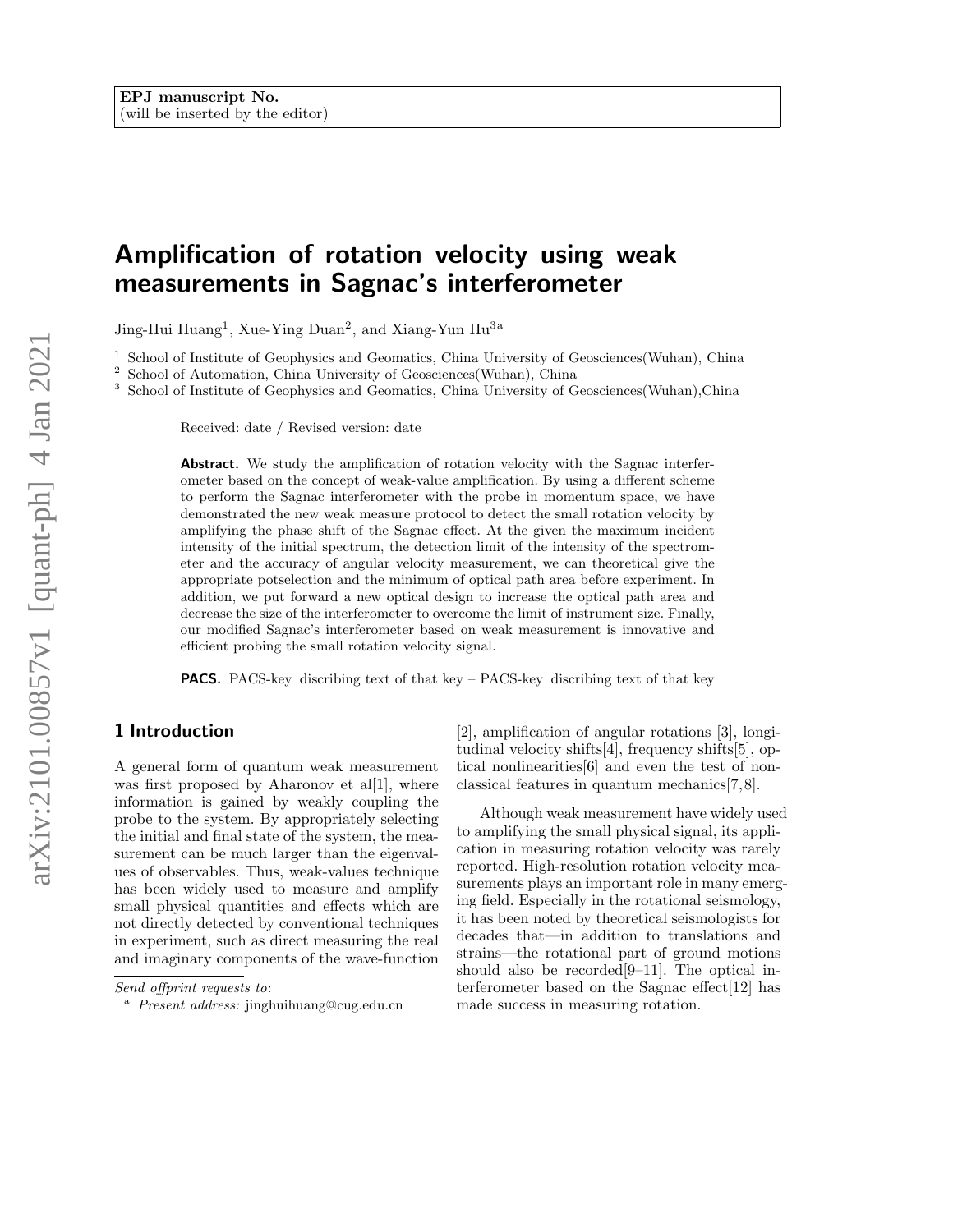

Fig. 1: Schematic of Sagnac's interferometer.  $A=$ light source;  $B=$  observer;  $BS=$  beam spliter ; D1 and D2 are common mirrors; D3 is a special curved mirror

The basic principle of Sagnac's interferometer is given in Fig. 1. The light beam coming from the source A is split by the beam spliter C into a beam circulating the loop in clockwise D1D2D3D4D1 and a beam circulating the same  $\mu$  loop in a counterclockwise direction D1D4D3D2D1. Per we adopt the unit  $\hbar = 1$ . The two beams are reunited in B. When the whole interferometer is set in rotation with an angular rate of  $\Omega$  rad/sec, a fringe shift  $\Delta z$  with respect to the fringe position for the stationary is observed, which is given by the form

$$
\Delta z = \frac{4\Omega S}{\lambda_0 c} \tag{1}
$$

where S is the area enclosed by the light path. The vacuum wavelength is  $\lambda_0$  and the free space velocity of light is c. Normally, in order to detecte the small rotation signal, the larger S is need. For example, the  $4 \times 4m$  ring laser system [11] that was installed at the geodetic observatory Wettzell, SE-Germany to detecting the earthquake-induced ground motions far from seismic sources. In the traditional Sagnac's interferometer, the light intensity  $I$  at  $B$  is recorded, which is dependence of the angular rate of  $\Omega$ rad/sec:

$$
I = A[1 + \cos(2\pi \Delta z + \Delta \phi_m)] \tag{2}
$$

Where  $\Delta \phi_m$  is the phase modulation to get the high sensitivity. The outgoing light intensity I can not be measured accurately and stably duo

to the relative intensity noise of the light source, the loss and scattering of optical fibers, especially when the intensity of the detection light is very small. In that case, we put forward a modified Sagnac's interferometer based on weak measurement and analyze it in the momentum(frequency) domain. Our scheme is essentially different from the traditional Sagnac's interferometer, because the the angular rate of  $\Omega$  do not depend on outgoing light intensity  $I$ , but is sensitive to the shifts of the center wavelength of the spectrum. As a result, we find that weak-value amplification of small rotation velocity can be performed with classical light with an finite bandwidth. The rest of this paper is organized in the following way. In Section 2, we give a brief review about weak measurements. In Section 3, we present a scheme for Amplification of rotation velocity using weak measurements in Sagnac's interferometer, and the numerical result is shown In Section 4. Finally, in Section 5, we give the conclusion about the work. Throughout this pa-

## 2 The review of Weak measurement

In this section, we briefly review the weak measurement proposed by Aharonov et al. [1]. The weak measurement is characterized by state preparation, a weak perturbation, and postselection. We prepare the initial state  $|\phi_i\rangle$  of the system and  $|\psi_i\rangle$  of the probe. After a certain interaction between the system and the probe, we postselect a system state  $|\phi_f\rangle$  and obtain information about a physical quantity  $\hat{A}$  from the probe wave function by the weak value

$$
A_w := \frac{\langle \phi_f | \hat{A} | \phi_i \rangle}{\langle \phi_f | \phi_i \rangle},\tag{3}
$$

which can generally be a complex number. More precisely, the shifts of the position and momentum in the probe wave function are given by the real and imaginary parts of the weak value  $A_w$ , respectively. We can easily see from Eq. 3 that when  $|\phi_i\rangle$  and  $|\phi_f\rangle$  are almost orthogonal, the absolute value of the weak value can be arbitrarily large. This leads to the weak-value amplification, as we will explain below. As a trade-off, the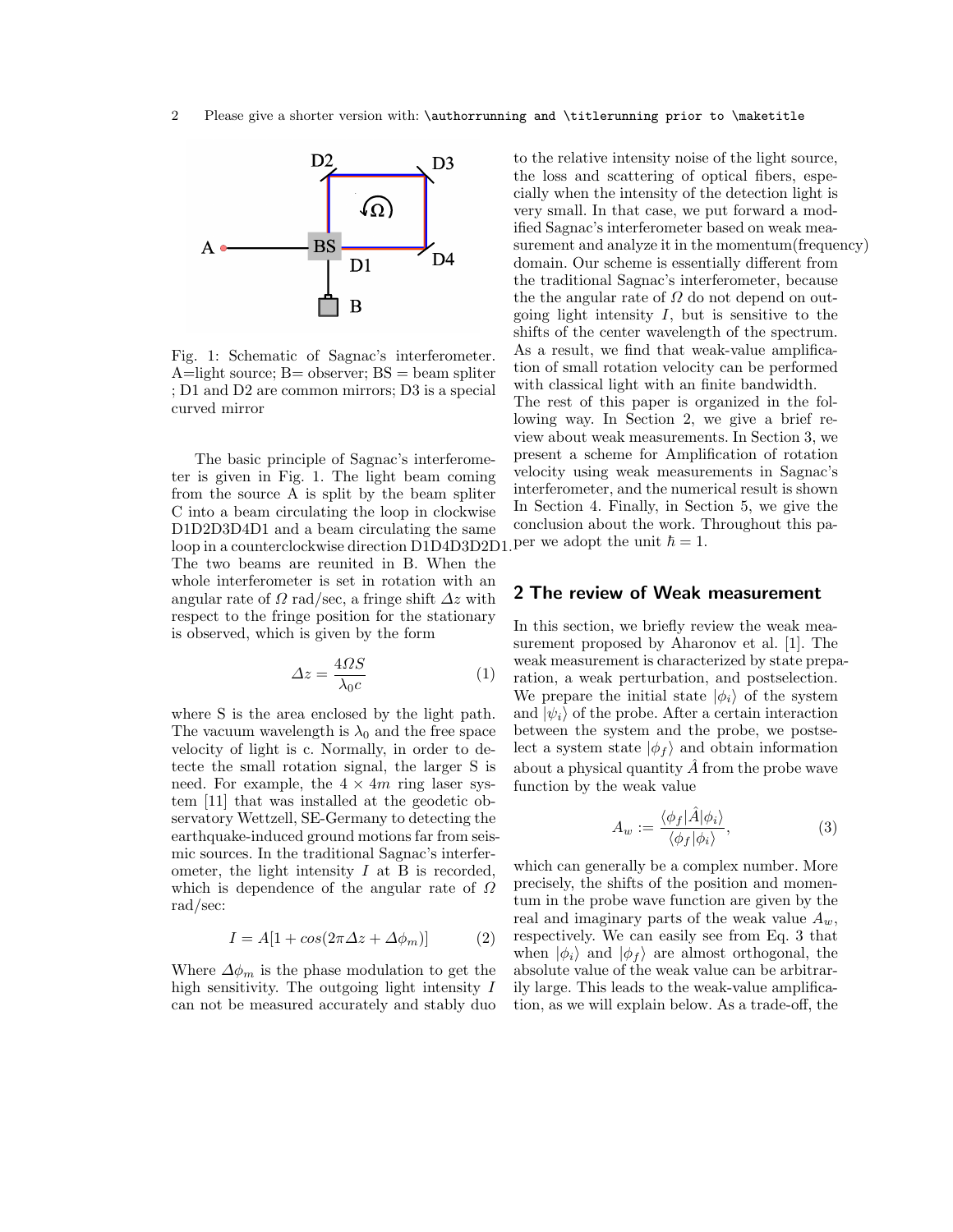probability of obtaining a postselected state that is almost orthogonal to the preselected state is very small. To make the large probe shift definite, the weak measurement should be performed many times.

For the weak measurement, the coupling interaction is taken to be the standard von Neumann Hamiltonian,

$$
H = g\delta(t - t_0)\hat{A} \otimes \hat{p}, \qquad (4)
$$

where q is a coupling constant and  $\hat{p}$  is the probe momentum operator conjugate to the position operator  $\hat{q}$ . We have taken the interaction to be impulsive at time  $t = t_0$  for simplicity. The time evolution operator becomes  $e^{-ig\hat{A}\otimes\hat{p}}$ . After postselection, the probe state becomes

$$
|\psi_f\rangle = \langle \phi_f | e^{-ig\hat{A}\otimes\hat{p}} | \phi_i \rangle |\psi_i\rangle. \tag{5}
$$

We denote the expectation values of the initial and final probe momentum as

$$
\langle \hat{p} \rangle_i := \frac{\langle \psi_i | \hat{p} | \psi_i \rangle}{\langle \psi_i | \psi_i \rangle}, \quad \langle \hat{p} \rangle_f := \frac{\langle \psi_f | \hat{p} | \psi_f \rangle}{\langle \psi_f | \psi_f \rangle}.
$$
 (6)

The shift of the expectation value of the momentum is defined by

$$
\Delta \langle \hat{p} \rangle := \langle \hat{p} \rangle_f - \langle \hat{p} \rangle_i. \tag{7}
$$

Here, we write  $\Gamma_i(p) := \langle p | \psi_i \rangle$  as the initial probe wave functions in the momentum spaces, respectively.

To see how the weak value emerges in theory, first consider the weak-coupling case following the original work [1]. The probe state after the post selection becomes

$$
|\psi_f\rangle = \langle \phi_f | e^{-ig\hat{A}\otimes\hat{p}} |\phi_i\rangle |\psi_i\rangle
$$
  
\n
$$
= \langle \phi_f | \left[ 1 - ig\hat{A} \otimes \hat{p} \right] |\phi_i\rangle |\psi_i\rangle + O(g^2)
$$
  
\n
$$
= \langle \phi_f | \phi_i \rangle \left[ 1 - igA_w\hat{p} \right] |\psi_i\rangle + O(g^2)
$$
  
\n
$$
= \langle \phi_f | \phi_i \rangle e^{-igA_w\hat{p}} |\psi_i\rangle + O(g^2)
$$
 (8)

for  $g|A_w| \ll 1$ . The probe wave function in the position space after the postselection becomes

$$
\langle p|\psi_f\rangle \approx \langle \phi_f|\phi_i\rangle e^{-igA_w\hat{p}}\langle p|\psi_i\rangle \tag{9}
$$

and therefore, its absolute value squared  $|\langle p|\psi_f\rangle|^2$ is obtained. Thus, we obtain the shift of the expectation value of the probe momentum as

$$
\Delta \langle \hat{p} \rangle = 2gW^2 Im A_w, \qquad (10)
$$

which is proportional to the imaginary part of the weak value.

From Eqs. (10), we can extract the weak value, and we can see that, as the weak value increases the probe position shift is amplified. This effect is called the weak-value amplification. It is emphasized that the first-order approximation in g and  $|A_w|$  is used in the above calculation.

## 3 Weak-value amplification on small rotation velocity

In the following we will consider an weak measurement model probing the small ratation velocity, meanwhile the numerical result and the discussion are shown.

## 3.1 Weak-value amplification on the Sagnac's interferometer



Fig. 2: Schematic of the modified Sagnac's interferometer based on weak measurements. A=light source; B= observer (the spectrometer) ; D1, D2, D3 and D4 are common mirrors; F is the Gaussian Filter; P1 is the polarizer corresponding with preselection, P2 is the polarizer corresponding with postselection.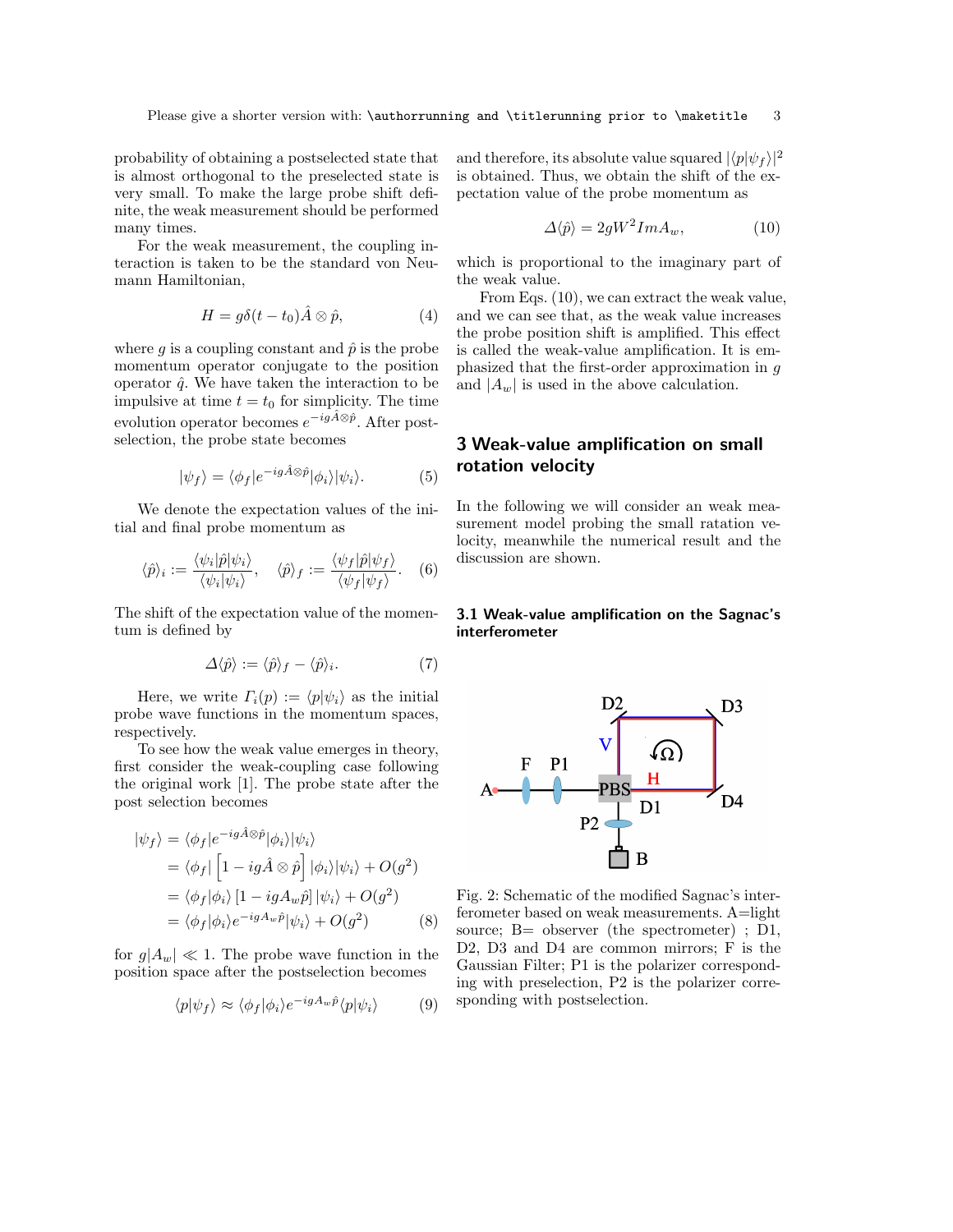#### 4 Please give a shorter version with: \authorrunning and \titlerunning prior to \maketitle

We consider a small rotation velocity measurement on the Sagnac's interferometer. The Sagnac's interferometer we consider is shown in Fig.2. This scheme comprises there parts: state preparation, a weak perturbation, and postselection. Gwnerally, the state after preparation can be written as:

$$
|\phi_i\rangle = \sin(\alpha)|H\rangle + \cos(\alpha)|V\rangle \tag{11}
$$

where  $|H\rangle |V\rangle$  represents the horizontal and vertical polarization, the angel  $\alpha$  represents the angle between the direction of polarization P1 and the vertical direction. The beam is injected into a Sagnac's interferometer, where the horizontally and vertically polarized components of the beam circulate in opposite directions. Then the postselection stated can be obtained by adjusting the polarizer P2:

$$
|\phi_f\rangle = -\cos(\alpha + \beta)e^{-i\varphi/2}|H\rangle + \sin(\alpha + \beta)e^{i\varphi/2}|V\rangle
$$
 (12)

where the angel  $\beta$  represents the angle between the direction of polarization P2 and the horizontal direction of polarization  $P1$ , and the phase shift  $\varphi$  is produced by the Sagnac effect [13] from Eq. (1)

$$
\varphi = 2\pi \Delta z = \frac{8\pi S}{\lambda_0 c} \Omega \tag{13}
$$

In our scheme, the observable  $\tilde{A}$  satisfies:

$$
\hat{A} = |H\rangle\langle H| - |V\rangle\langle V| \tag{14}
$$

After weak correlation and postselection, the probe wave function in the momentum space becomes

$$
\langle p|\psi_f\rangle = \langle \phi_f|\phi_i\rangle e^{-igA_w\hat{p}} \langle p|\psi_i\rangle = me^{-igp}\langle p|\psi_i\rangle + ne^{igp}\langle p|\psi_i\rangle
$$
 (15)

with

$$
m = -\sin(\alpha + \beta)\cos(\alpha)e^{i\varphi/2}
$$
  

$$
n = \cos(\alpha + \beta)\sin(\alpha)e^{-i\varphi/2}
$$

and therefore, its absolute value squared is given by:

$$
|\langle p|\psi_f\rangle|^2 = |m+n|^2|\cos(pg) + ImAwsin(pg)|^2
$$
  
 
$$
\times |\langle p|\psi_i\rangle|^2 \tag{16}
$$

With the preselection and postselection, we can derive the so-called weak value(Eq. 3):

$$
A_w = \frac{\langle \phi_f | \hat{A} | \phi_i \rangle}{\langle \phi_f | \phi_i \rangle} = \frac{m - n}{m + n} \tag{17}
$$

 $p = \frac{2\pi}{\lambda}$  In our weak measurement protocol, we can get the shift of the center wavelength  $\lambda_0$  from the Eq. 10 with  $g = 2\pi/p_0$  [14, 15],  $p_0$  corresponds to the center wavelength  $\lambda_0 = 2\pi/p_0$ .

$$
\delta\lambda_0 = -\frac{4\pi(\Delta\lambda)^2}{\lambda_0} Im A_w \tag{18}
$$

It is noteworthy that under actual experimental conditions, it is efficient and convenient to recording the spectrum and fitting the central wavelength of the spectrum with the Gauss function. Finally, the relationship of the shift of the central wavelength  $\delta\lambda_0$  and the rotation velocity  $\Omega$  of the interferometer can be obtain from Eq. (18), because in Eq. (18) the rotation velocity  $\Omega$  is hidden variable of the weak value  $A_w$ . In addition, the sensitivity of our scheme can be defined:

$$
k = abs(\frac{d\delta\lambda_0}{d\Omega})\tag{19}
$$

which represents the ratio of the change in the output of the interferometer to the change in the corresponding input. In the absence of noise interference, greater sensitivity is our design goal. In this paper, the results of our simulation experiment will be shown in the next section.

#### 3.2 Numerical result and discussion

In what follows, we fix a specific experimental setup, that is, the given chosen preselected state, postselected state and the initial probe in momentum space, so that we can calculate the weak value and the shift of the center wavelength of the probe before the experiment. In our numerical model, We take the initial probe wave function in 'Gaussian' form:

$$
\Gamma_i(p) = \Gamma_i(\lambda) = I_0 e^{-(\lambda - \lambda_0)^2/W^2}, \qquad (20)
$$

where  $W = \Delta\lambda$  is the variance of the initial probe,  $\lambda_0$  is the center wavelength of the initial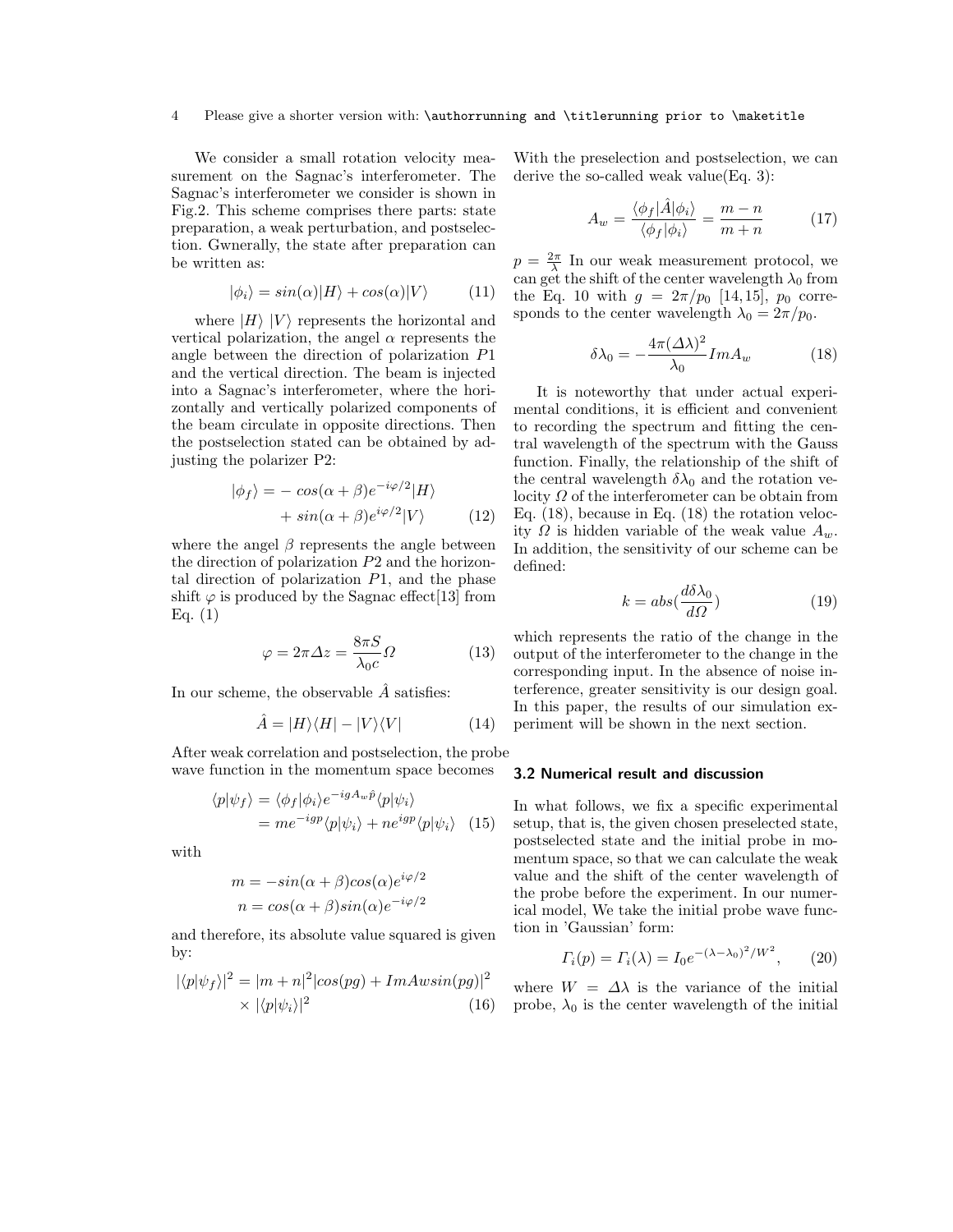

Fig. 3: The results of our simulation experiment with different model.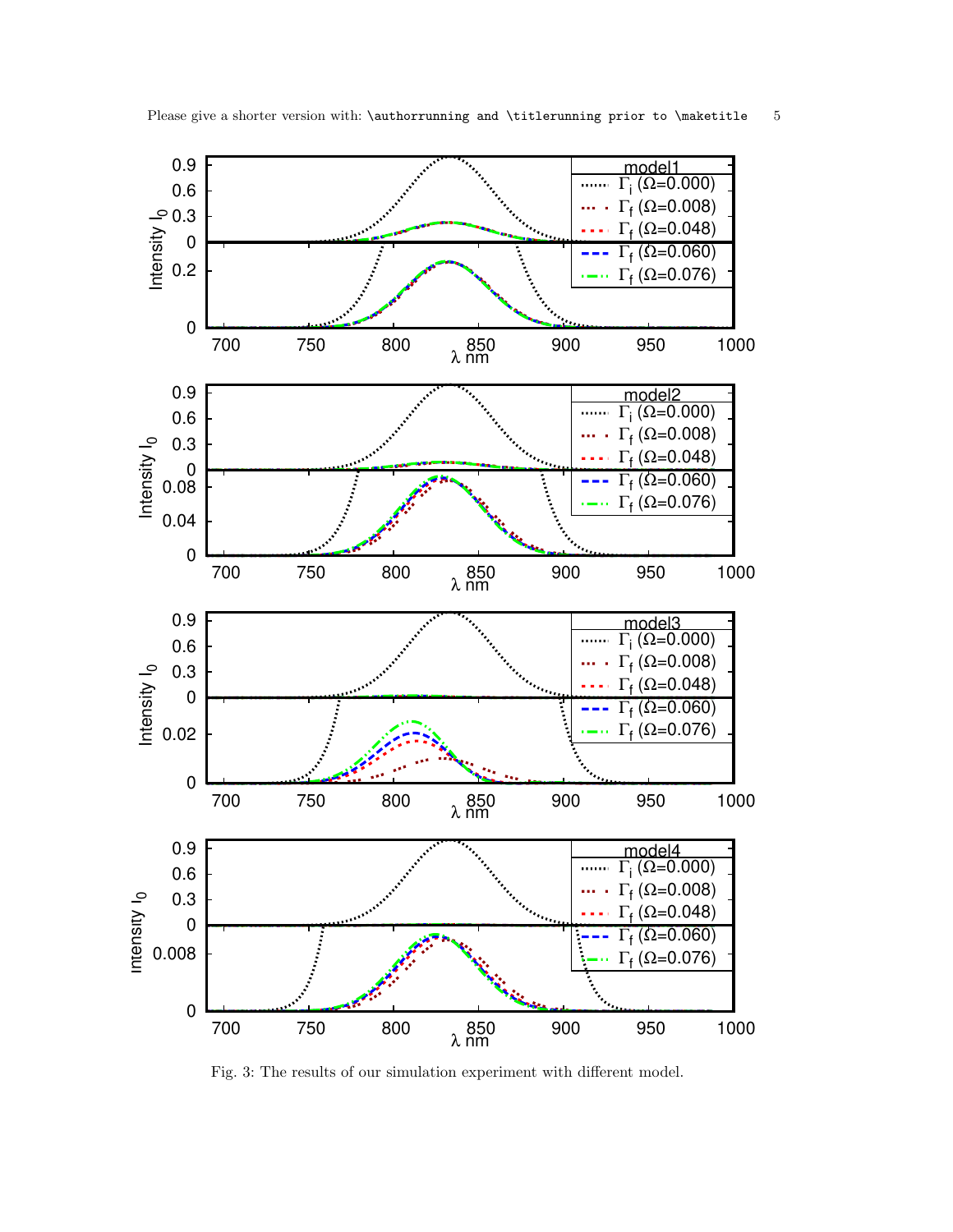Table 1: Parameters and the numerical values of our obtain results: S  $[m^2]$  is the light area;  $\alpha$  [rad] is corresponding to the preslection and  $\beta$  [rad] is corresponding to the postslection; k [nm/(rad/sec)] is the sensitivity of our scheme and is the absolute value of the slope in the Fig. 4.

| model              | S   | $\alpha$ |        | k                   |
|--------------------|-----|----------|--------|---------------------|
| model1             | 16. | 0.1      | $-0.5$ | $9.9 \times 10^{1}$ |
| model <sub>2</sub> | 16  | 0.1      | $-0.3$ | $2.9 \times 10^{2}$ |
| model $3^a$        | 16  | 0.1      | $-0.1$ | $1.9 \times 10^{3}$ |
| model4             | З   | O 1      | $-0.1$ | $4.9 \times 10^{2}$ |

 $a$  The absolute value of the slope with model is calculated ( $-0.03 < \Omega < 0.03$ ) at small angular velocity.



Fig. 4: The shift of the central wavelength  $\delta\lambda_0$ dependence of the rotation velocity  $\Omega$  with different model.

probe,  $I_0$  is the maximum incident intensity of the initial spectrum. It is noted that the wavelength and the momentum of the probe has the relationship  $p = 2\pi/\lambda$ . Then, by using the Eq. (16) and Eq. (18), we obtain probe function and the shifts of the center wavelength with different values of S, and  $\beta$  in Fig. (3) and Tab. (1).

Fig. (3) with model1, model2 and model3 show the results of our simulation experiment with different value of  $\beta$  when the optical path area  $S = 16m^2$  and the angler  $\alpha = 0.1$  rad are given. The the optical path area  $S = 16m^2$  is

fixed when referring to the actual optical path area in the  $4 \times 4m$  ring laser system [11]. From the Eq. (3), we could conclude that the more large amplification is set, the value of the  $\langle \phi_f | \phi_i \rangle$ need be smaller. Namely, The smaller anger  $\alpha$ is, the greater shift of the center  $\delta\lambda_0$  wavelength will be obtained. Because of the quantum mechanics principle of measurement, if the preselection state  $\phi_i$  and the postselection sate  $\phi_f$  tend to be orthogonal, we can hardly detect the final spectrum of the probe. The amplification of the rotation velocity can not be infinite due to the detection limit of the intensity of the spectrometer.

Fig. (3) with model3 and model4 show the results of our simulation experiment with different value of the optical path area S when  $\beta = 0.1$ rad and the angler  $\alpha = 0.1$  rad are given. The larger the area S is, the the amplification effect is more obvious. It is convenient and necessary to design the optical path area smaller in the laboratory. Meanwhile, the minimum of optical path area is confined by the detection limit of the intensity of the spectrometer.

## 3.3 A new optical design to increasing the optical path area

Our numerical results show that increasing the optical path area  $S$  is the efficient way to improving the sensitivity of measurement of the rotation velocity. Due to the limit of size of the interferometer, it is necessary to design a optic model with the bigger optical path area S and with the small size of the interferometer. In this paper, we use the radius  $R_s$  to describe the size of the interferometer.

In the Schematic of traditional Sagnac's interferometer(Fig. 1), the optical path can be replaced by N loops of fiber, so the fringe shift  $\Delta z$  can be be enlarged to  $N \times \Delta z$ . Usually, the fiber optic gyroscopes based on principle of traditional Sagnac's interferometer [16, 17] are commonly used for attitude and position control in various navigation systems. Due to the low loss in optical fibers, loops containing several kilometers of the fiber can be used in order to increase the sensitivity of the device. But in the modified Sagnac's interferometer(Fig. 2), the scheme to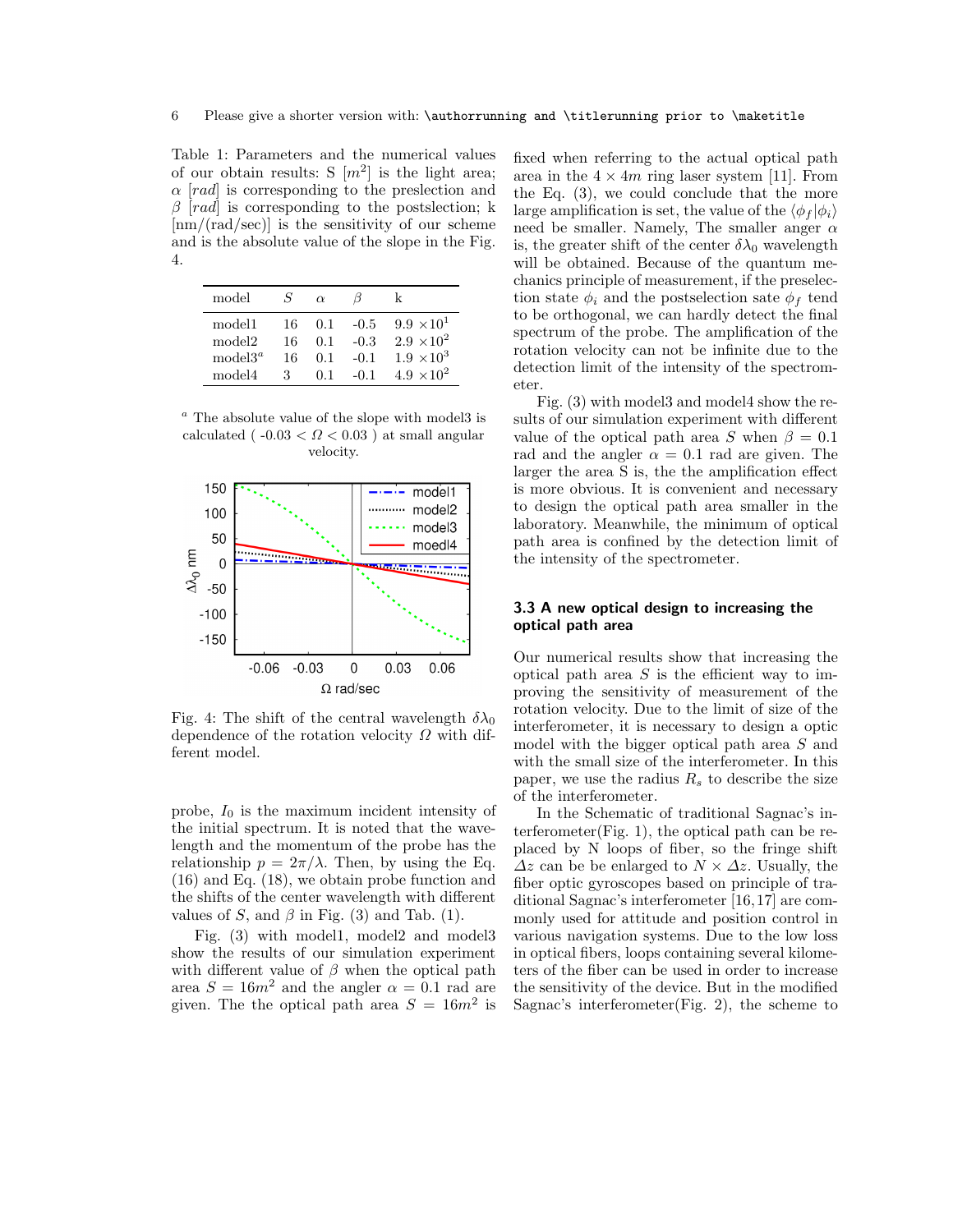

Fig. 5: The new optical design to increasing the optical path area. A=light source; B= observer (the spectrometer); F is the Gaussian Filter; D1 and D2 are common mirrors; D3 is a special curved mirror; P1 is the polarizer corresponding with preselection, P2 is the polarizer corresponding with postselection.

replace the optical path with optical fiber seems inappropriate. Though the fiber can transfer polarized lights, it is difficult to technologically ensure that the polarization of the light at both ends of the fiber is consistent. In that case, we put forward a complex optical design to increasing theoptical path area, which is shown in Fig. 5.



Fig. 6: The detail of the light passing through the interior of curved mirror D3.

The main difference between the scheme in Fig. 2 and the scheme in Fig. 5 is how to realize the loop of the light. The new optical design is made to increase the optical path area S and decrease the size  $R_s$  of the interferometer. The special curved mirror D3 is made to ensure the light passing through the interiorof curved mirror D3 in multiple circles. Geometrical optics can decide the relationship of the number of turns  $(N_r)$  and the angle  $\theta_r$  of incidence of light rays:

$$
N_r = \frac{\mathcal{F}(2\theta_r, 360^0)}{360^0}
$$
 (21)

where  $\mathcal{F}(2\theta_r, 360^0)$  is the function to obtain the least common multiple between  $2\theta_r$  and  $360^0$ . Then we get the equivalent optical path area  $S_r$ :

$$
S_r = \frac{\mathcal{F}(2\theta_r, 360^0)}{2\theta_r} R s^2 \sin(\beta_r) \cos(\beta_r) \quad (22)
$$

where  $\beta_r = 90^0 - \theta_r$ . In the scheme(Fig. 5), we set  $\theta_r = 25^0$  and the equivalent optical path area  $S_r \approx 14Rs^2$  is obtained. When we comparing  $S_r$ to the path area  $S = 4Rs^2$  of the scheme (Fig. 2) with square length  $2Rs$ , the new design (Fig. 5) could increase the equivalent optical path area about 3 times the optical path area in the scheme (Fig. 2) with the same size of the interferometer. Finaly, the above discussion shows the new optical design is efficient way to increase the optical path area S and decrease the size  $R_s$  of the interferometer.

## 4 Conclusion

In conclusion, we use weak measurement to probe the small rotation velocity in Sagnac's interferometer. By choosing the appropriate preselection, postselection, the initial probe in the momentum space and the size of the Sagnac's interferometer, we obtain the relationship between the shifts of the center wavelength and the rotation velocity. This amplification effect can't be explained by classical wave interference [12, 18], due to the statistical feature of preselection and postselection with disturbance[19].

Our scheme is essentially different from the traditional Sagnac's interferometer, because the the angular rate of  $\Omega$  do not depend on outgoing light intensity  $I$ , but is sensitive to the shifts of the center wavelength of the spectrum. At the given the maximum incident intensity  $I_0$  of the